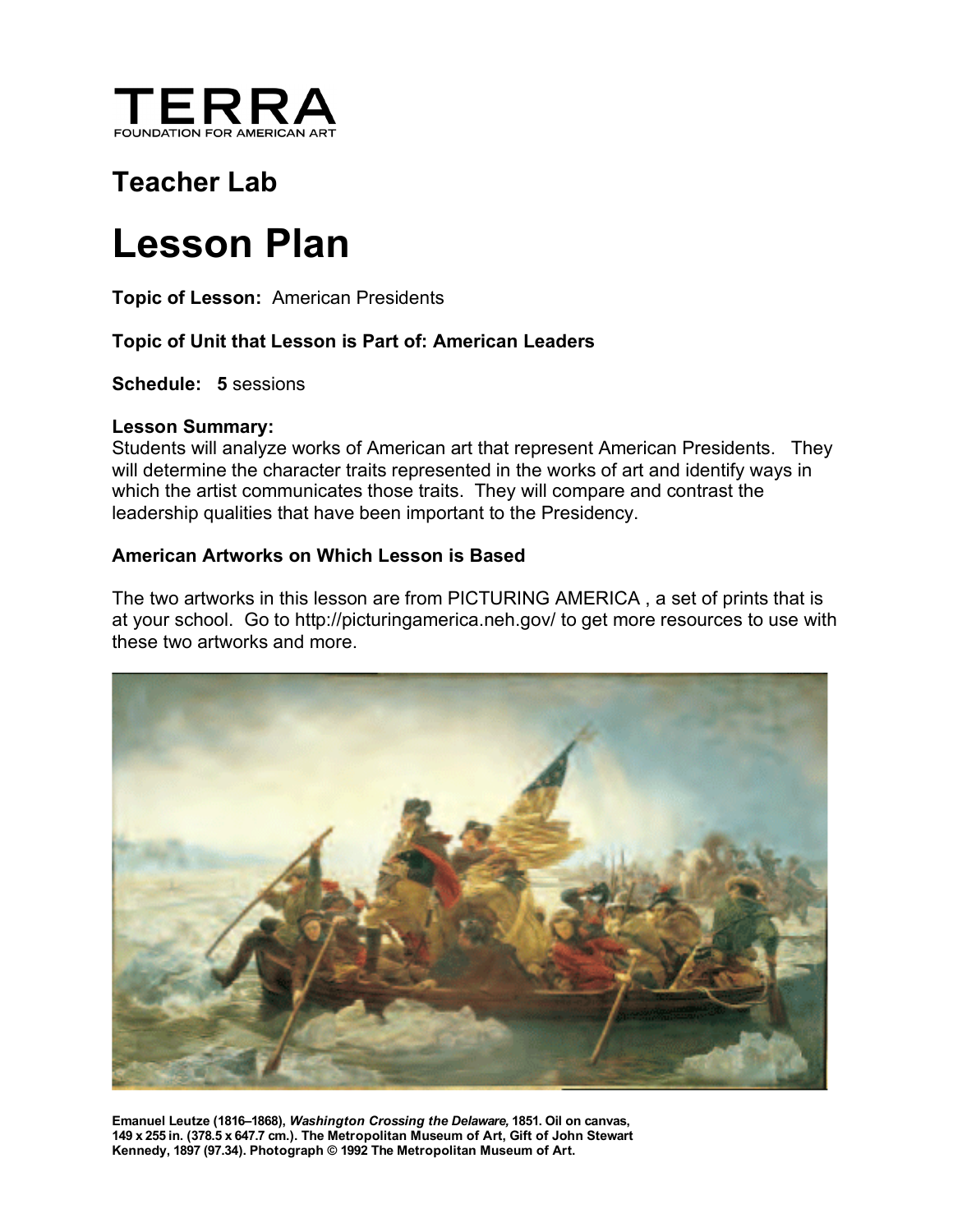Focus Interpret Art and Text Connect Ideas and Information Synthesize Communicate ₿ ❖  $\rightarrow$  $\boldsymbol{\curvearrowright}$ 



**Alexander Gardner (1821–1882),** *Abraham Lincoln,* **February 5, 1865. Photographic print. Prints and Photographs Division, Library of Congress, Washington, D.C.**

#### **Key Ideas Students Will Understand:**

- An artist communicates ideas through images.
- An American artwork is a window into a time period in American history.
- Every work of art has a main idea or theme.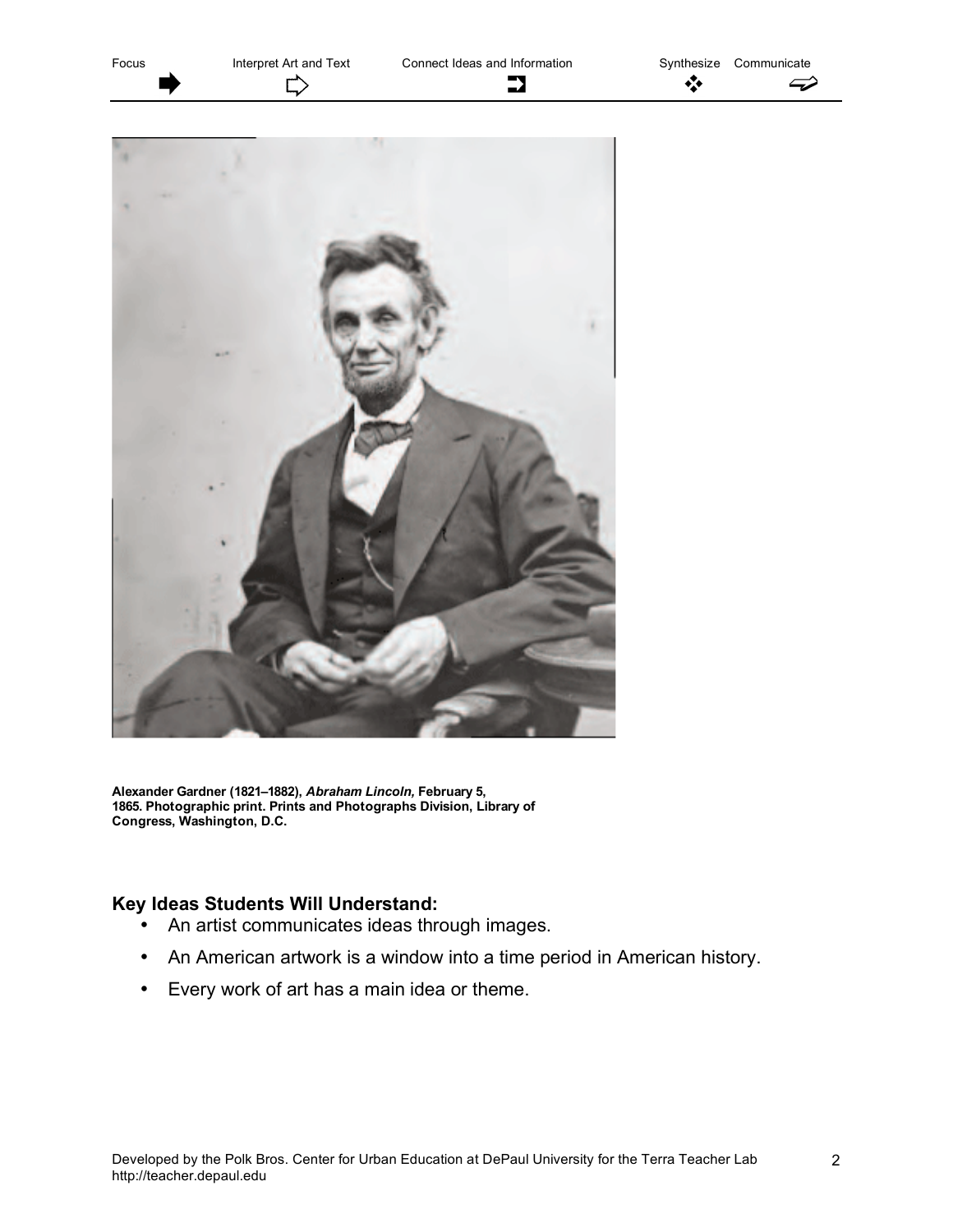# **National Standards:**

Reading: Students apply a wide range of strategies to comprehend, interpret, evaluate, and appreciate texts. (NCTE)

Social Sciences: Knowledge—The learner will understand the key theme of leadership; key concepts of era;, primary and secondary sources (NCSS)

# **Illinois Learning Standards:**

ILS1C: Interpret a painting or photograph to identify its main idea or theme and supporting details.

ILS1C: Analyze the writer's (painter/photographer) techniques

ILS 14 D: Understand the roles and influences of individuals in the political systems of the United States

# **Chicago Reading Initiative Correlation:**

| Word knowledge |
|----------------|
| Writina        |
| Reading        |

# **Student Objectives:**

14.D.2 Explain ways that individual American leaders reflect and shape American values.

1.C.3b Interpret and analyze an American artwork using point of view and theme.

2.A.3a Identify and analyze a variety of artists' techniques in American artworks

#### **Vocabulary:**

| characteristics | ideals   | identity       | leadership |  |  |
|-----------------|----------|----------------|------------|--|--|
| political       | portrait | representation | symbol     |  |  |
| technique       | values   |                |            |  |  |

Add more words as students analyze the art and create their own works.

# **Assessment Strategies:**

- Students will write a guide to interpreting American art that represents American values.
- Students will create a visual representation of Barack Obama including the representation of a theme and the use of artistic techniques to communicate that theme.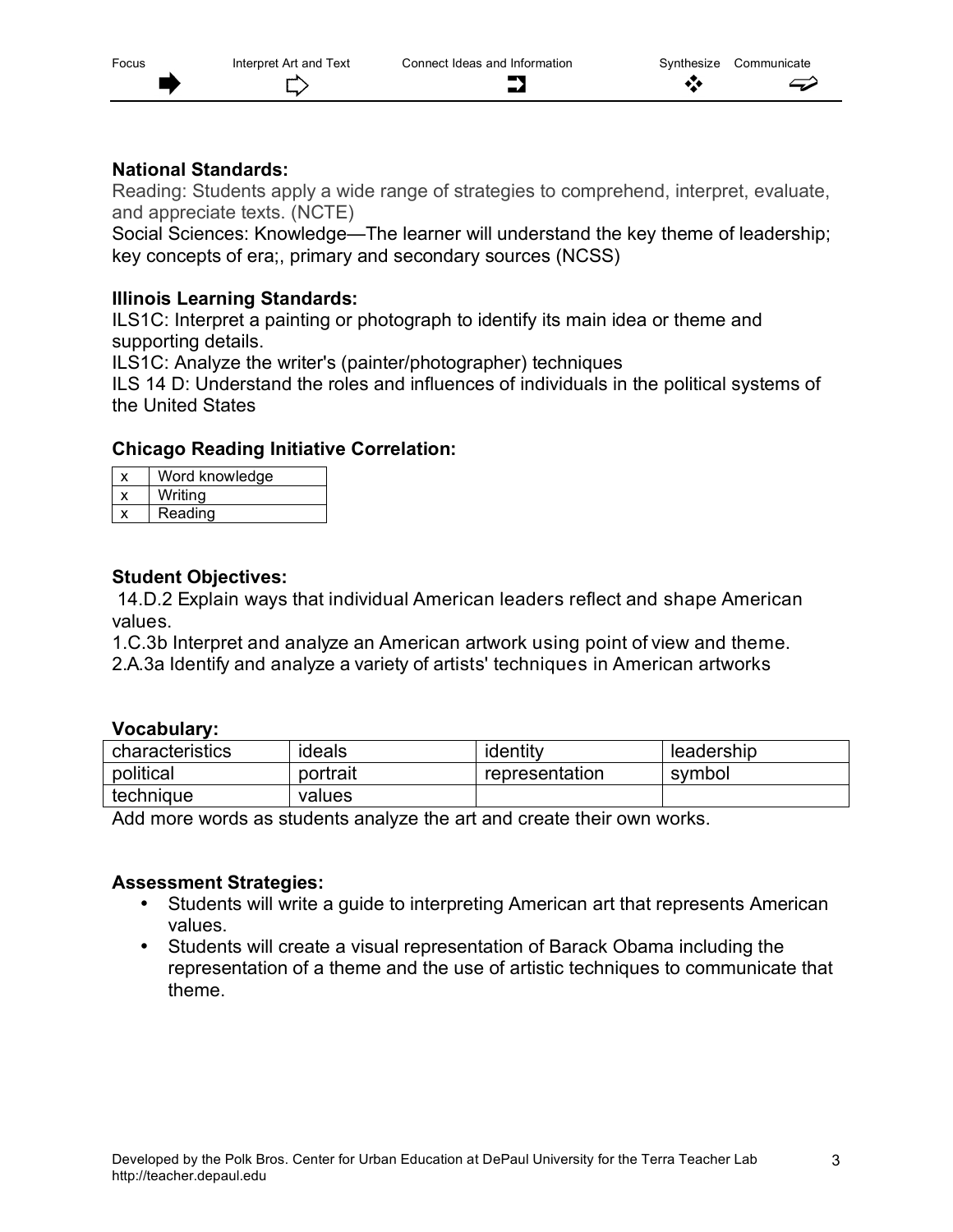**Information Important to Students' Understanding of the Artworks: About the Context, the Artist, and the Artwork**

# **Washington Crossing the Delaware**

#### **The following explanation is copied directly from Picturing America, http://picturingamerica.neh.gov/downloads/pdfs/Resource\_Guide\_Chapters/PictA mer\_Resource\_Book\_Chapter\_4A.pdf**

In Emanuel Leutze's painting, the commander of the Continental Army against Great Britain stands boldly near the prow of a crowded boat and navigates the treacherous Delaware River on Christmas night, 1776. The Declaration of Independence had been signed earlier that year in the summer heat of Philadelphia, and through the sobering autumn months General Washington led an army of dwindling numbers, with defeats mounting and morale sinking.

Soundly beaten in New York, Washington was pursued through New Jersey into Pennsylvania by British General William Howe, who fully expected to take Philadelphia, the seat of the Continental Congress. However, in his retreat across the Delaware River, Washington shrewdly seized all the available boats to ferry his men from the New Jersey banks to the Pennsylvania side. A confident General Howe, certain the war was all but won, had already returned to New York in mid-December, leaving his British and Hessian mercenary troops in the Trenton area. The commanders left in charge plotted a river crossing as soon as the Delaware iced over. Washington acted immediately when his spies uncovered the plan. With the same boats used to flee the British, he and his men recrossed the river at Trenton, found the enemy, killed several officers, and captured more than nine hundred prisoners. The surprise attack not only checked the British advance but helped restore morale to the rebels. The victory confirmed Washington's leadership and the brilliance of his military strategy, both vital to reinvigorating the American cause.

Leutze grew up sharing the democratic ideals of the American Revolution and frequently represented them in his historical and literary paintings. The December battle at Trenton, a turning point in the war, appealed to the German-born painter, who had immigrated to the United States as a child decades after the Revolution. His works are combinations of carefully researched information presented in a meticulously rendered dramatic style. Leutze's theatrical interpretations of historic events brought him private and government commissions. The sheer size of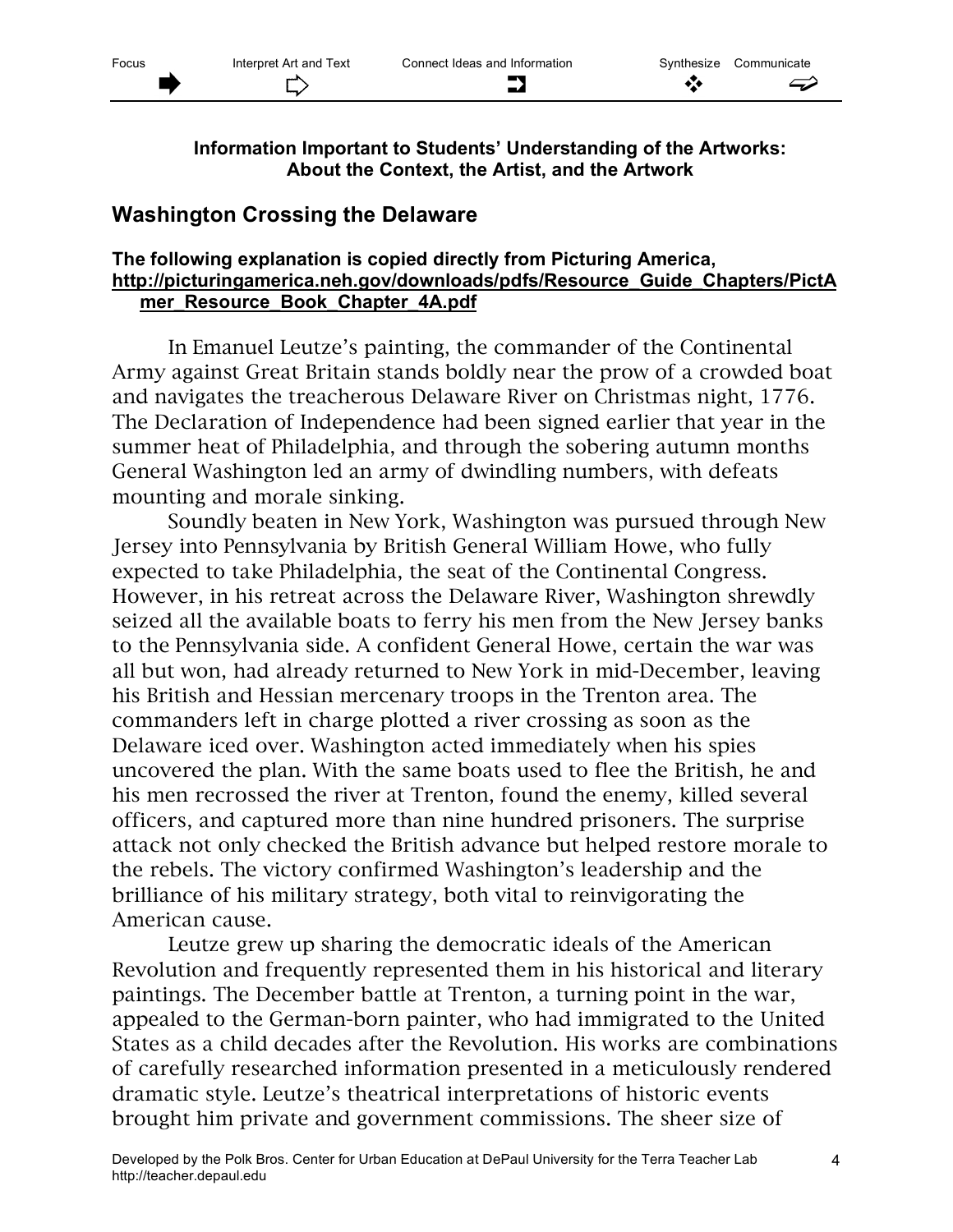Leutze's canvas, twelve by twenty-one feet, pulls anyone standing before it into the scene. The viewer is nearly the same size as the painted figures and the action seems only a few feet away. Washington stands fast in the lead boat as his men struggle to navigate the craft through the choppy, ice-filled waters. Other boats follow, crowded with soldiers and jittery horses. We feel Washington's resolve and courage in facing the battle ahead as he leans forward into the blustering wind. As his men strain to pull the oars through the water, one deflects the ice while another at the back of the boat uses a paddle like a rudder to steer the course. Dawn glimmers below the troubled sky, and the American flag, blown and knotted by the wind, rises to a peak behind the General.

The Continental Congress did not officially adopt the flag shown in the painting until June 14, 1777, but according to tradition, Betsy Ross is said to have completed one of this design in late May or early June of 1776 at the request of George Washington and two other members of the Congress. The thirteen colonies represented in the flag's ring of stars are also symbolized in the painting by the thirteen men accompanying Washington in his boat, each in clothing representative of his colonial region. Leutze, a passionate abolitionist, included an African American as the third boatman from the front. Hoping for a government commission, Leutze put the painting on public exhibit in New York in 1851. Within four months, fifty thousand people had paid to see it. Not long after, a private collector bought the work for ten thousand dollars, a stupendous sum at the time. Engraved reproductions, popular in nineteenth-century American homes, expanded the fame of the work even further. The attention and high praise Leutze received helped the artist obtain the commission for his mural Westward the Course of Empire Takes Its Way, which now occupies a stairway in the U.S. Capitol.

Originally, Leutze's painting was held in a carved and gilded wooden frame. Along the top of the work's original frame was a twelve-foot carved eagle holding a banner with the famous words from George Washington's eulogy, "First in war, first in peace, and first in the hearts of his countrymen.

5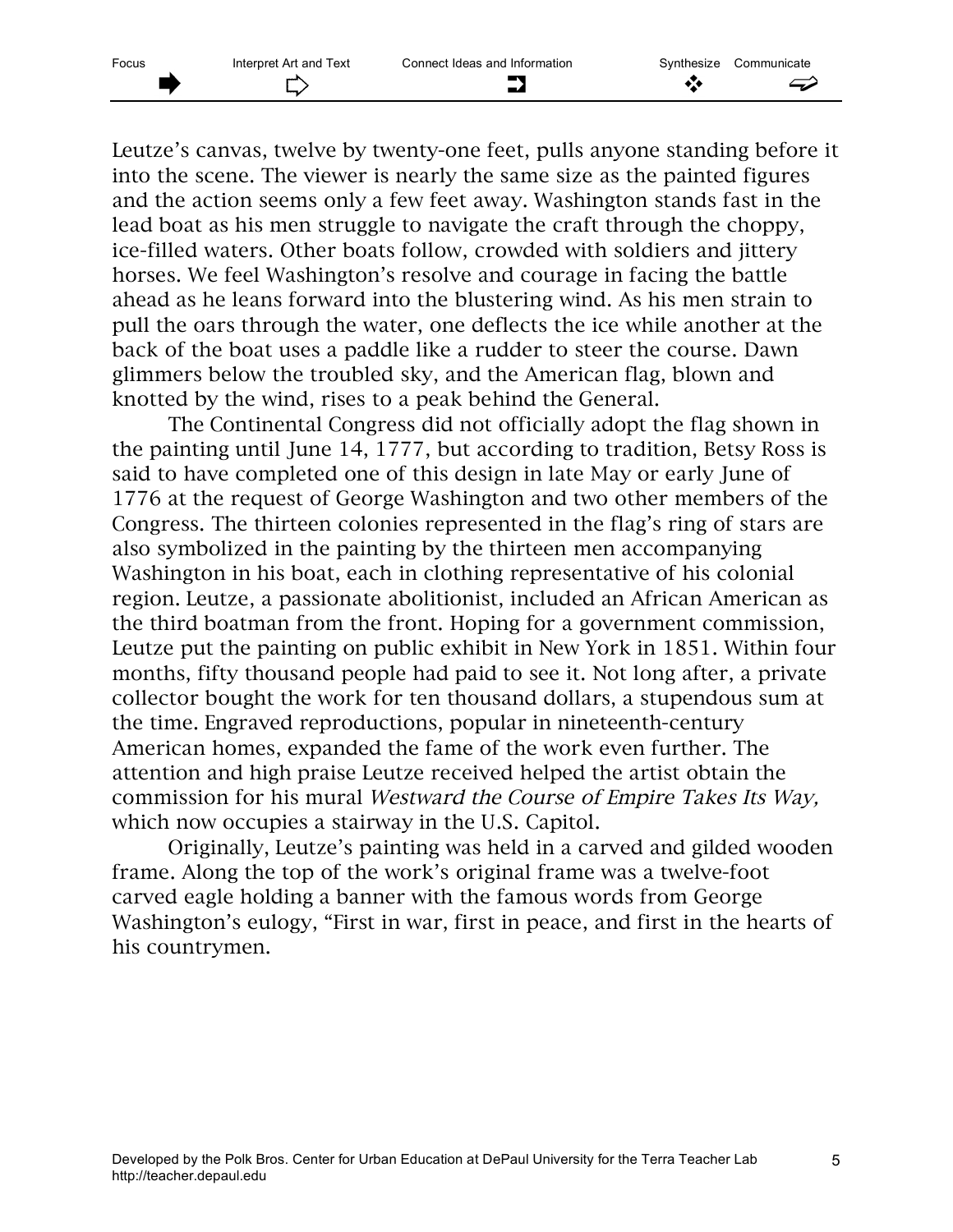# **Abraham Lincoln, February 5, 1865**

#### **The following explanation is copied directly from Picturing America, http://picturingamerica.neh.gov/downloads/pdfs/Resource\_Guide\_Chapters/PictA mer\_Resource\_Book\_Chapter\_9B.pdf**

Abraham Lincoln was the first American president to use photography for political purposes. During his first presidential campaign in 1860, some thirty-five portraits of the candidate by the photographer Mathew Brady were circulated throughout the country. The immediacy of a photograph created a sense of intimacy between viewer and subject (or voter and candidate) that few painted portraits could achieve particularly in the mid-nineteenth century, when the medium was still a novelty for many Americans. Acknowledging its power to move the populace, Lincoln gave portrait photography credit for his victory. "Make no mistake," he said. "Brady made me President!" This photograph of Lincoln by Alexander Gardner was made some years later, when the burden of the presidency had taken its toll. Gardner had been one in a team of photographers employed by Brady to follow the Union troops and make a visual record of the Civil War. He began to work independently in 1863, when he established his own studio in Washington, D.C., and became known for his portraits of uniformed soldiers setting off for war. President Lincoln visited Gardner's studio one Sunday in February 1865, the final year of the Civil War, accompanied by the American portraitist Matthew Wilson. Wilson had been commissioned to paint the president's portrait, but because Lincoln could spare so little time to pose, the artist needed recent photographs to work from. The pictures served their purpose, but the resulting painting—a traditional, formal, bust-length portrait in an oval format—is not particularly distinguished and hardly remembered today. Gardner's surprisingly candid photographs have proven more enduring, even though they were not originally intended to stand alone as works of art.

This half-length portrait of Lincoln is one of the finest from that February studio session. The president sits comfortably in a sturdy chair, his left elbow resting on its arm, his right on his own slightly elevated knee. There is nothing in this photograph to indicate Lincoln's exalted position: we might just as well be looking at a humble country doctor. His clothing appears plain (though not unfashionable) and his loosely knotted bowtie has been left slightly askew. By this point in his public life, the president had sat for dozens of photographs, and he would have been mindful of the need to hold perfectly still during the several minutes it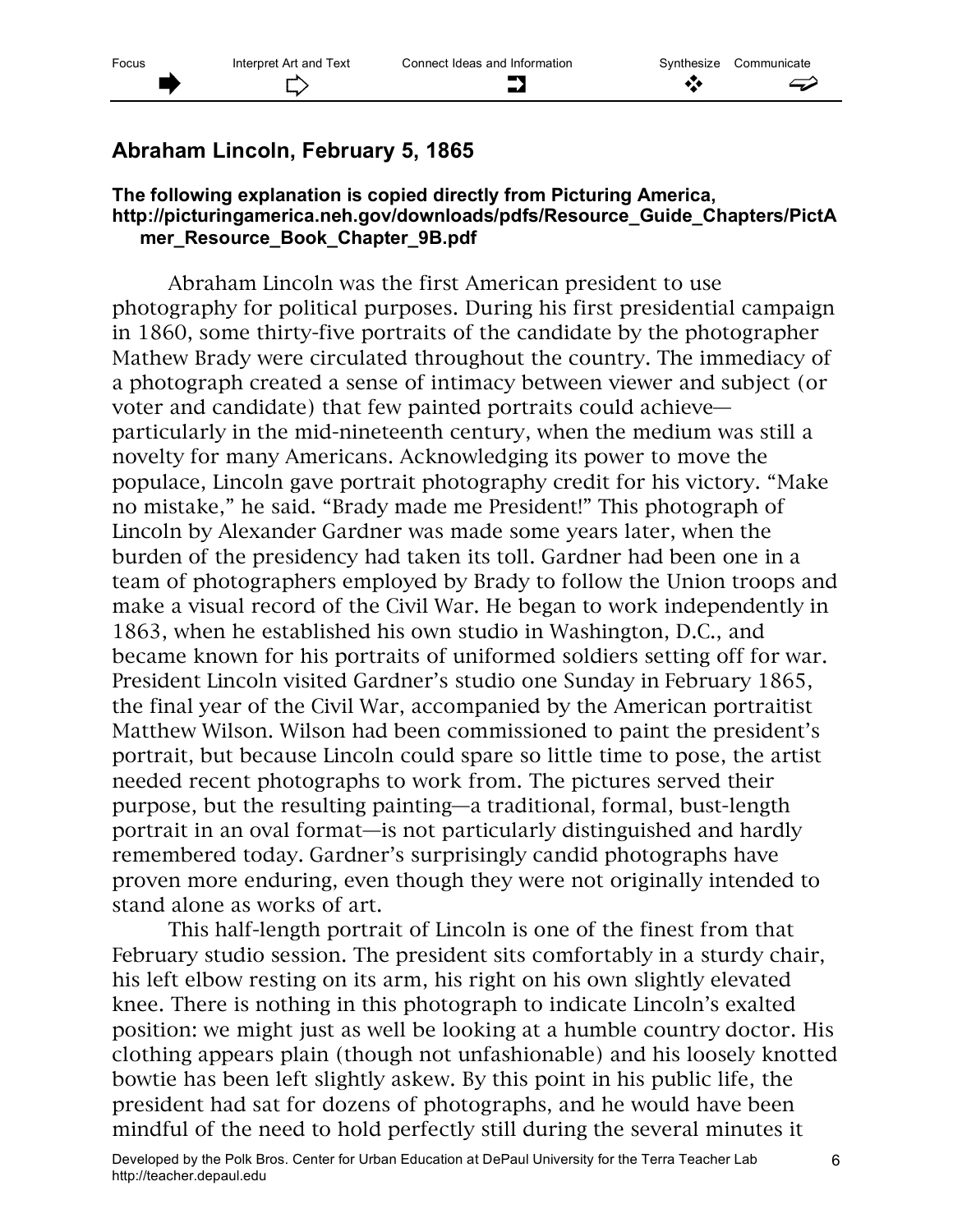took to make an exposure. In this print, Lincoln's eyes look steadily toward the camera but his hands fiddle impatiently with his eyeglasses and pencil as if to remind the photographer that he had more important things to do. What draws and holds our attention is Lincoln's expression, which the poet Walt Whitman described as "a deep latent sadness." At the time this picture was taken, Lincoln had weathered the worst of the war and almost succeeded in his fight to preserve the Union, yet he was painfully aware how much that cause had cost the nation. Lincoln appears much older than his fifty-five years, and Gardner did nothing to flatter the president's haggard, careworn features. The photographer may even have exaggerated them, for the turn of Lincoln's head leaves one side of his face slightly in shadow, making his right eye and cheek appear hollow and cadaverous.

Gardner's photograph took on another dimension shortly after Abraham Lincoln's assassination on April 14, 1865. A Boston publishing firm exploited the nation's grief by producing prints of the portrait Matthew Wilson had based on Gardner's photographs. Gardner's own publisher countered a few days later by offering this and other photographs from the February studio session. They were advertised as the products of "Mr. Lincoln's last sitting." That unsupported (and until recently, unquestioned) claim gave rise to the tradition that Gardner's portraits had been taken just four days before Lincoln's death, investing them with a special aura of martyrdom. We now know that these were not in fact the last portraits of Abraham Lincoln. Even though Gardner's picture does not belong to the president's final days, it records his weary and worried countenance during the last long weeks of the war, when the surrender at Appomattox was still some months away.

#### **Learn More: Relevant Websites**

- http://www.whitehouse.gov/about/presidents/
- http://www.barackobama.com/

Organize an Internet "field trip" to see these works and others at http://picturingamerica.neh.gov/.

7